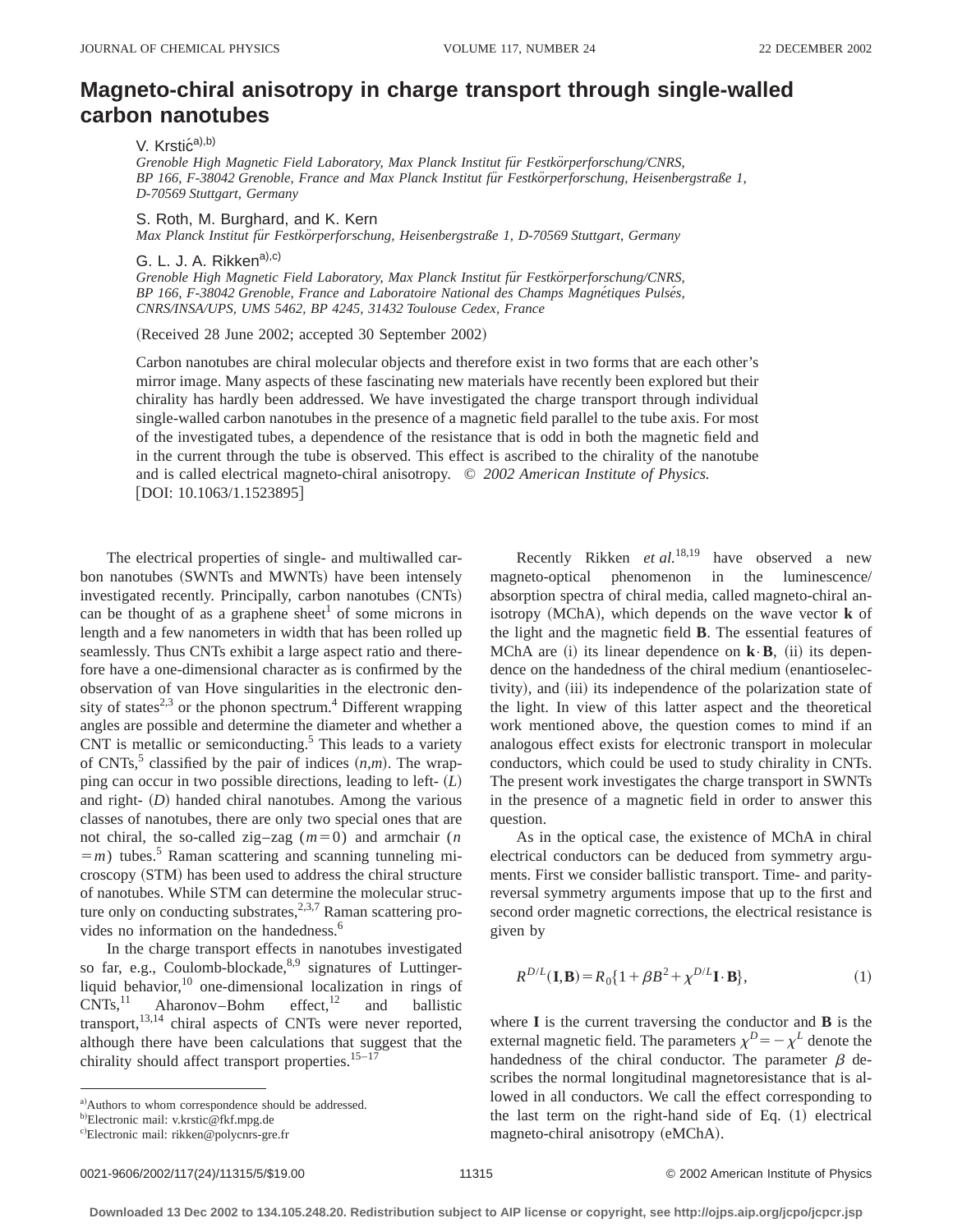In the case of macroscopic diffusive transport, one has to use the Onsager relation (for a discussion see, e.g., Ref. 20), which states that under time-reversal the conductivity tensor elements  $\sigma_{kl}$  must behave as

$$
\sigma_{kl}(\mathbf{j}, \mathbf{B}) = \sigma_{lk}(-\mathbf{j}, -\mathbf{B})
$$
 (2)

with **j** the current density and **B** the magnetic field. This relation must also hold for the resistivity tensor elements  $\rho_{kl}(\mathbf{j},\mathbf{B}) \equiv (\sigma(\mathbf{j},\mathbf{B}))_{kl}^{-1}$ . Expanding  $\rho_{kl}(\mathbf{j},\mathbf{B})$  under consideration of Onsager's relation and imposing parity symmetry one obtains, up to second order terms,

$$
\rho^{D/L}(\mathbf{j}, \mathbf{B}) = \rho_0 \{ 1 + \alpha \mathbf{j}^2 + \beta B^2 + \chi^{D/L} \mathbf{j} \cdot \mathbf{B} ) \},\tag{3}
$$

which is equivalent to Eq.  $(1)$  as far as eMChA is concerned. Therefore for both cases, symmetry considerations show that eMChA is an allowed effect in chiral conductors. Note that also in both cases higher order odd terms of the form  $j^{2p+1}B^{2q+1}$  (*p*,*q* integer) are allowed, but were omitted from the equations for simplicity. Recent experiments on macroscopic chiral conductors have confirmed the validity of Eq.  $(3).<sup>21</sup>$  For carbon nanotubes the odd power dependence on the magnetic field and the current was discovered in the theoretical works of Spivak *et al.*<sup>17</sup> and Kibis.16

Our measurements of  $\chi^{D/L}$  have been carried out on two-terminal contacted SWNT bundles with the magnetic field *B* along the bundle axis (Fig. 1, Ref. 23). Only SWNTs with room-temperature resistances between 7.1 and 12.8 k $\Omega$ , have been investigated. This implies both a small contact resistance, and a metallic character of the tube. Indeed, in these SWNT, the resistance values did not change by more than 10% upon cooling to 4.2 K. The resistance anisotropy  $\delta R(B,I) \equiv R(B,I) - R(B,-I)$  is determined by standard lock-in techniques. Due to unintentional, small differences between the two contacts to the tube, this quantity can have a contact resistance anisotropy contribution. Such a contribution can however only have an even magnetic field dependence and to eliminate it, we determine the resistance anisotropy difference,

$$
\Delta R(B,I) \equiv \delta R(B,I) - \delta R(-B,I) = 4\chi^{D/L} B I. \tag{4}
$$

In Fig. 2(a) the  $\Delta R(B,I)$  of the nanotube in Fig. 1 is plotted as a function of the absolute value of the magnetic field. In the inset  $\delta R(B,I)$  is shown. From both it is obvious that the term linear in  $B$  is clearly dominant and only a small contribution from the terms proportional to  $B^2$  is apparent, which we ascribe to contact artefacts. Such behavior was observed for several tubes. From Fig.  $2(a)$ , the absolute value of  $\chi^{D/L}$  can be estimated to be about 500 k $\Omega$ /AT. We define  $\eta \equiv \lim_{B\to 0} \partial \Delta R / \partial B$  as the eMChA slope, which in this sample yields  $\eta$  > 0. At a given current and field orientation, the two signs of  $\eta$  are assigned to the two handednesses of the SWNTs. At this time, it is not possible to determine which sign corresponds to which handedness. Either an independent experimental identification of the handedness of the tubes, or a rigorous theoretical assignment is required. It should be noted that the clear observation of eMChA proves that charge transport through CNTs is sensitive to chirality, and therefore must have a three-dimensional character.



FIG. 1. Experimental details and set-up. Shown is an AFM image of a typical nanotube sample and an illustration of a  $(10,5)$  nanotube connected in two-point configuration to an ac current source. In the latter the chiral character of the nanotube is highlighted by the solid lines. The external magnetic field *B* is applied along the SWNT symmetry axis to within a few degrees. The AuPd electrodes are 16 nm in height, 125 nm in width, and 195 nm apart. The height of the thin nanotube bundle is about 1.8 nm. For sample preparation, see Refs. 22 and 14. The measurement electronics is built around a *V*/*I*-converter and two lock-in amplifiers. The *V*/*I*-converter adds the output oscillator-voltages of the lock-ins and converts this sum into an output current. This current which is sent through the SWNT consists of a small amplitude high frequency part and a large amplitude low frequency part. Phase sensitive detection of the high frequency part yields the resistance, low frequency phase sensitive detection on this resistance yields the resistance anisotropy. By replacing the SWNT by a standard 10  $k\Omega$  resistor and for  $I = 500$  nA, the anisotropy resolution of the electronics was found to be  $\leq 5$  m $\Omega$ . Noise and drift on the anisotropy of SWNT varied between 0.1  $\Omega$  and 1  $\Omega$ , depending on contact quality.

Figure 2(b) shows  $\delta R(B,I)$  (inset) and  $\Delta R(B,I)$  up to 5 T for another SWNT. At higher magnetic fields (not shown for clarity) additional structure is observed, which probably originates from some resonant contributions to the eMChA which are not taken into account in the above series expansion of the resistance  $[Eq. (3)]$ . However, these contributions are beyond the focus of the present discussion and will be addressed elsewhere. The behavior of  $\delta R(B,I)$  in the inset of Fig.  $2(b)$  shows a dominating quadratic *B* term. This quadratic term is much larger than in Fig.  $2(a)$ , suggesting that the tube of Fig.  $2(b)$  contains more scattering centres and/or a higher contact resistance anisotropy contribution. Evaluating  $\Delta R(B,I)$  [main Fig. 2(b)] from the data, a negative eM-ChA slope, i.e.,  $\eta$ <0 is apparent and  $\chi^{D/L}$  can be approximated to be  $-934 \text{ k}\Omega/\text{AT}$  for this particular tube. This value for the parameter  $\chi^{D/L}$  indicates that this tube has a different structure, i.e., another pair of integers (*n*,*m*), than the tube in Fig. 1.

In Fig.  $2(c)$  a histogram on the occurrence of the relative handedness of all investigated SWNT samples is shown. Five SWNTs with  $n<0$ , four SWNTs with  $n>0$ , and only one with  $\eta=0$  were found during our measurements. The tube with  $\eta=0$  has to be either an armchair or a zig–zag SWNT as these two classes are not chiral and therefore no eMChA should be observable in such tubes. On the basis of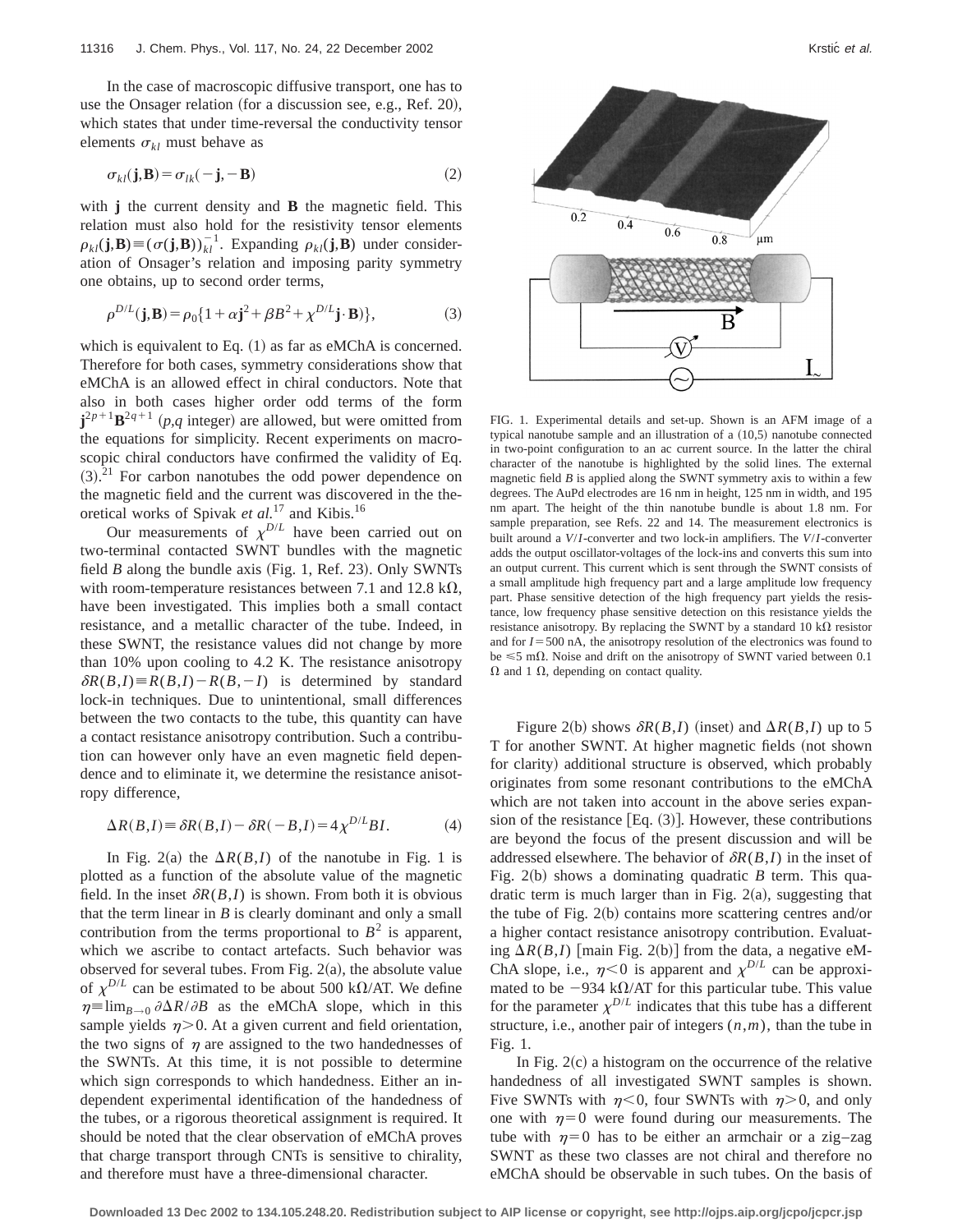

FIG. 2. (a)  $\Delta R(B,I)$  vs *B* of the SWNT sample in Fig. 1 at  $I = 500$  nA and  $T=4.2$  K. In the inset  $\delta R(B,I)$  vs *B* is shown. The linear term in the eM-ChA determines the shape of the curve and only small contributions from higher order terms are present. (b) Inset  $\delta R(B,I)$  vs *B* for another SWNT at  $I=300$  nA and  $T=4.2$  K. The result is asymmetric in *B* but dominated by contributions quadratic in *B*. Main figure:  $\Delta R(B,I)$  as a function of *B*. From the plot  $\eta$ <0 can be deduced, i.e., this tube must be of opposite handedness as the tube in  $(a)$ .  $(c)$  Histogram showing the occurrence of the relative handedness in all investigated samples.

AFM data, we can estimate that the diameters of all the investigated SWNTs are between 1.0 and 1.4 nm, for which 50 possible  $(n,m)$  pairs can be found. Among these are 3 armchair and 5 zig–zag nanotubes, of which 3 and 1, respectively, are metallic. Out of the chiral nanotubes 12 are metallic, but as they are doubly-degenerate due to their chirality,



FIG. 3. Current dependence of the eMChA.  $\Delta R(B,I)$  is shown as a function of *I* for two different magnetic field strengths at liquid helium temperature (dotted lines are guides to the eye).

we have 24 chiral metallic tube types. So when investigating metallic SWNT in this diameter range, we should expect that 28 types are metallic, of which 4 are achiral. Therefore, under the assumption that no chiral preference has existed during nanotube synthesis, one should expect that of the metallic tubes, 43% is left-handed, 43% is right-handed, and only 14% is achiral. This is in good agreement with our assignment that the experimentally observed sign of  $\eta$  corresponds to the handedness of the tubes.

Equation  $(1)$  predicts the eMChA to be proportional to the current traversing the nanotube. In Fig. 3  $\Delta R(B,I)$  is plotted against the current at 16 and 8 T for a SWNT with  $n > 0$ . A linear dependence is observed, in good agreement with Eq.  $(1)$ .

Figure 4 shows a typical temperature dependence of  $\Delta R(B,I)$ . In general, we have not observed any eMChA in a SWNT above 50 K, and in the range  $4.2-1.5$  K, no significant temperature dependence of  $\Delta R(B,I)$  is observed. We attribute the strong increase of  $\Delta R(B,I)$  for  $T \leq 4.2$  K not to the substrate temperature itself, but to the increased cooling of the tube when it is immersed in liquid helium. This would imply that for higher substrate temperatures, when cooling occurs by helium gas, the tube lattice temperature or the



FIG. 4. Temperature dependence of the eMChA.  $\Delta R(B,I)$  is plotted as a function of temperature at  $B = 14$  T and  $I = 350$  nA. Temperatures above 4.2 K were obtained by gas cooling, the others by liquid helium cooling. The dotted line is a guide to the eye.

**Downloaded 13 Dec 2002 to 134.105.248.20. Redistribution subject to AIP license or copyright, see http://ojps.aip.org/jcpo/jcpcr.jsp**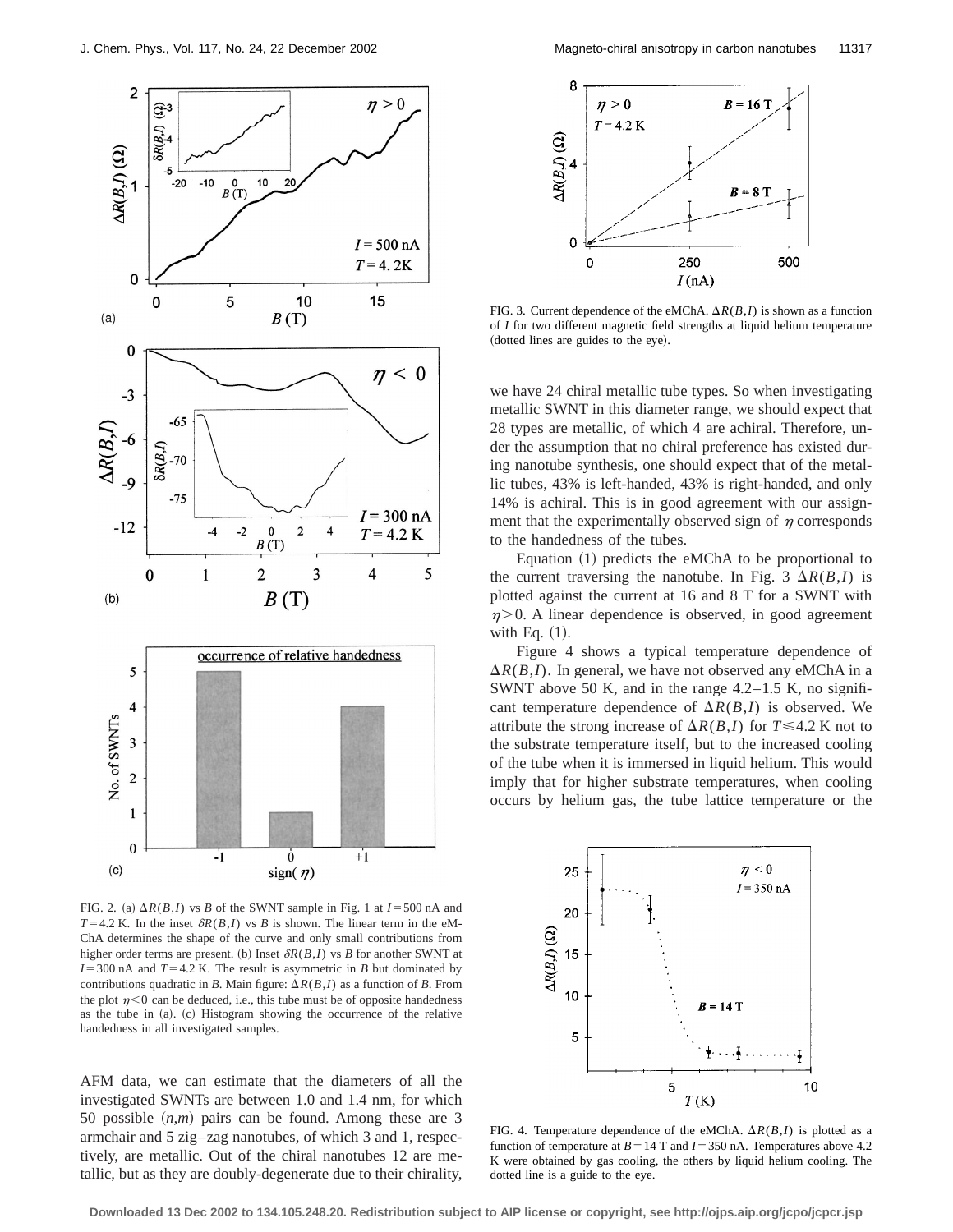electron temperature is significantly higher than the substrate temperature due to heating by the high current densities, and that the true dependence of  $\Delta R(B,I)$  on the electron temperature may be much weaker than that suggested by Fig. 4. Note that the increase of  $\Delta R(B,I)$  with decreasing temperature shows that eMChA is not some hot-electron effect, as one might associate with a current dependent resistance, but an intrinsic contribution of chirality to magnetotransport. It would be interesting to determine the angular dependence of the eMChA, which Eqs. (2) and (3) predict to be of a cos  $\theta$ type  $(\theta)$  is the angle between current and field). We did not succeed so far, probably because the large Lorentz force that is inherent to the large current densities and a perpendicular field component, irreversibly changes the samples. However regardless of the outcome of such an experiment, the fundamental symmetry considerations presented here that lead to Eq.  $(3)$  do not leave any room for other interpretations of the data obtained at parallel field than eMChA.

The microscopic origin of the observed eMChA can be of various types, e.g., scattering of charge carriers by chiral phonons<sup>16</sup> or the magnetic self-field effect. However, the magnetic self-field effect which in combination with the normal quadratic magnetoresistance yields a chiral resistance contribution linear in *B* and  $j^{21}$ , is estimated to be smaller than 5 k $\Omega$ /AT for SWNTs, which is too small to explain the observed effects. Electron–phonon scattering is ruled out in view of the observed temperature dependence. Thus, remaining explanations of the eMChA are scattering by chiral objects, like electron-defect or electron–electron scattering. $^{21}$ Noteworthy, it has been suggested that a low temperatures, electron–electron correlations become important to electronic transport.<sup>10</sup> An interpretation of the observed eMChA in terms of chiral electron–electron scattering would be consistent with this suggestion. Alternatively, the electron– electron correlation may reduce screening, so that electrondefect scattering becomes more important. In both cases, increasing eMChA with decreasing temperature is to be expected.

The simplest microscopic model to theoretically describe the eMChA for a SWNT is the case of an electron confined to a helix with a pitch  $p^{24}$  Treating this model in the frame of quantum mechanics shows that contributions of odd power in *j* and *B* are present in the conductivity.<sup>25</sup> The model assumes diffusive electronic transport along the helix with achiral scatterers. Neglecting all electron–electron interaction effects other than those leading to mass renormalization and scattering leads to the Hamiltonian,  $24,25$ 

$$
H = -\frac{\hbar^2}{2m(a^2 + b^2)} \frac{\partial^2}{\partial \varphi^2} - i\hbar \frac{q}{2m} \frac{a^2}{a^2 + b^2}
$$

$$
\times B \frac{\partial}{\partial \varphi} + \frac{q^2 a^2}{8m} B^2
$$
(5)

with electron mass *m, N* the number of turns of the helix, the pitch  $p=(2\pi b)^{-1}$  and in the presence of a static magnetic field *B* $\hat{z}$ . The energy-eigenvalues of the Hamiltonian are given by $^{25}$ 

$$
E_n = \frac{\hbar^2 n^2}{2mN^2(a^2 + b^2)} + \frac{qn\hbar}{2mN} \frac{a^2}{a^2 + b^2}B + \frac{q^2a^2}{8m}B^2,
$$

where three contributions are found: a zero-field energy

$$
E_{\mathrm{zf},n} \equiv \frac{\hbar^2 n^2}{2mN^2(a^2+b^2)},
$$

a diamagnetic energy,

$$
E_{\text{dia}} = \frac{q^2 a^2}{8m} B^2,
$$

and a magneto-chiral anisotropy energy

$$
E_{\text{eMChA},n} = \frac{qn\hbar}{2mN} \frac{a^2}{a^2 + b^2} B = \frac{\pi N}{2} a^2 j_{z,n} B,
$$

where

$$
j_{z,n} = \frac{q\hbar n}{\pi m N^2 (a^2 + b^2)}
$$

is the current in the *zˆ* direction carried by the state characterized by the quantum number  $n^{25}$  Using a constant relaxation time approximation<sup>15</sup> and taking into account the restricted motion of the electron on the helix the longitudinal conductivity reads $^{25}$ 

$$
\sigma(j_z, B) \approx \frac{q^2 \tau}{k_B T} \frac{2b^2 |n_F|}{m(a^2 + b^2)} \left( 1 + \frac{E_{\text{eMChA},n}}{NE_{\text{zf},n_F}} + \frac{a^2 E_{\text{dia}}}{(a^2 + b^2) E_{\text{zf},n_F}} \right) \left( 1 - \frac{E_{\text{eMChA},n_F}}{2E_{\text{zf},n_F}} \right) \tag{6}
$$

leading in consideration of the dominating terms to an eMChA contribution,

$$
\xi_{\text{eMChA}} \equiv \frac{\sigma(j_z, B) - \sigma(-j_z, B)}{\sigma(j_z, B) + \sigma(-j_z, B)} \approx \frac{E_{\text{eMChA}, n_F}}{2E_{zt, n_F}} \approx \frac{\pi N a^2 j_{z, n_F} B}{4E_{zt, n_F}}.
$$
 (7)

Using typical parameters of the SWNTs experimentally investigated above, that is,  $a=0.6$  nm,  $2\pi b=1.5$  nm, and  $N=120$  for a corresponding helix of this size, and a Fermi energy  $E_F = 1.6 \cdot 10^{-19}$  J resulting in  $n_F = 400$ , Eq. (7) yields the value  $\xi_{\text{eMChA}} / B \approx 8 \cdot 10^{-5} \text{ T}^{-1}$  at a current of 0.8  $\mu$ A. Comparison of the predicted value of  $\xi_{\text{eMChA}}/B$  and the experimental value  $\xi_{\rm exp}/B \approx 10^{-4} \text{ T}^{-1}$  at a current of *j*  $=0.3 \mu A$  shows a reasonable agreement.

In the present work we have reported for the first time the observation of electrical magneto-chiral anisotropy in molecular conductors. The main features of the effect, the dependence on magnetic field and current have been confirmed and the magnitude of the observed eMCHA is in good agreement with a theoretical prediction based on a helixmodel. Opposite effects in sign have been found with similar abundances and a SWNT with no eMChA has been observed which may be identified as an achiral type. The relative frequencies of the occurrence of these different types is in agreement with statistical predictions, assuming that there is

**Downloaded 13 Dec 2002 to 134.105.248.20. Redistribution subject to AIP license or copyright, see http://ojps.aip.org/jcpo/jcpcr.jsp**